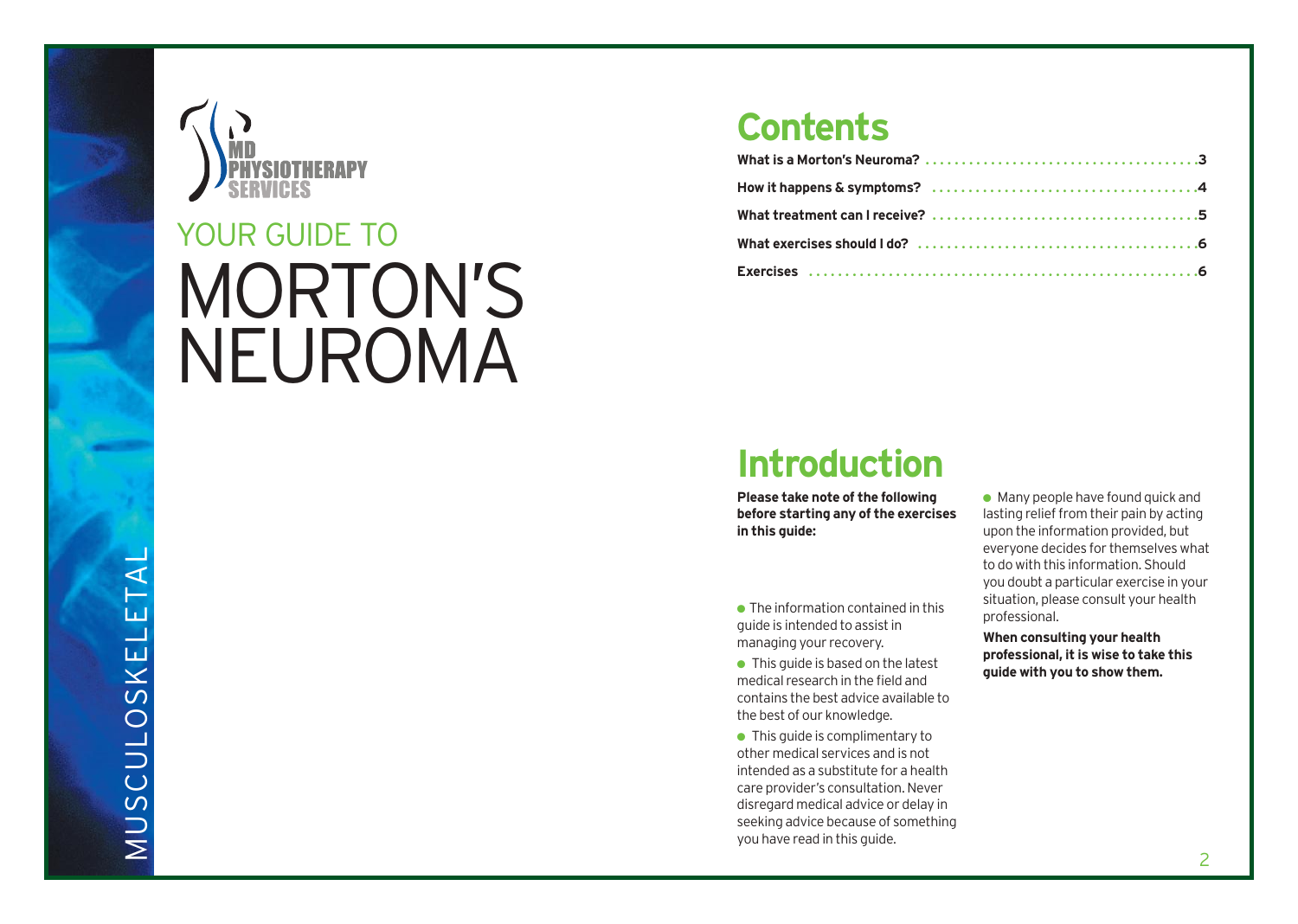### **What is a Morton's Neuroma?**

Morton's Neuroma, also sometimes referred to as plantar neuroma or intermetatarsal neuroma, are the result of irritation, injury or pressure on the nerves of the foot, most commonly between the third and forth toes. Neuroma's are generally benign or non cancerous growths of nerve tissue, which may develop in various parts of the body. Morton's Neuroma's are confined to nerves of the foot and involve a thickening of the nerve tissue around one of the digital nerves leading to the toes. These nerves provide physical sensation to the skin of the toes. Problems may develop in this area of the foot, as this is where part of the medial plantar nerve and lateral plantar nerve combine. Therefore the nerve is typically larger in diameter in this area than those going to the other toes, and therefore more prone to compression or injury.

One of the most common causes of nerve irritation is wearing shoes that have a tapered toe box or high heeled shoes that force the toes into the toe box. People with foot deformities such as flat feet, bunions and hammer toes are at a higher risk of developing a neuroma as are those involved in activities which result in repetitive irritation to the ball of the foot such as running or racquet sports. Morton's

Neuroma's can also frequently arise spontaneously from unknown causes. The compression which creates swelling of the nerve, may also eventually lead to permanent nerve damage, and it is therefore essential that it is addressed as soon as possible.



## **Symptoms**

●Normally, there are no outward signs such as a lump or unusual swelling, because this is not really a tumour.

● The most common symptom is localised pain in the interspace between the third and forth toes, often occurring from the outer side of one toe to the inner side of the adioining toe. Aching or shooting pain in the forefoot is also common

● There may be tingling, burning or numbness in the ball of the foot that may radiate into the toes.

 $\bullet$  A feeling that something is inside the ball of the foot or that there is a rise in the shoe

 $\bullet$  The pain generally intensifies with activity or wearing shoes, and night pain is rare.

Symptoms of a Morton's Neuroma begin gradually and may only occur occasionally when wearing specific shoes or performing aggravating activities. Pain may go away temporarily by avoiding these aggravating factors or massaging the foot, but over time the symptoms progressively worsen and may persist for several days or weeks, and the temporary changes in the nerve become permanent. It is essential to consult with your doctor or allied health professional so that a full assessment can be carried out and an x-ray may be taken to rule out other conditions such as a fracture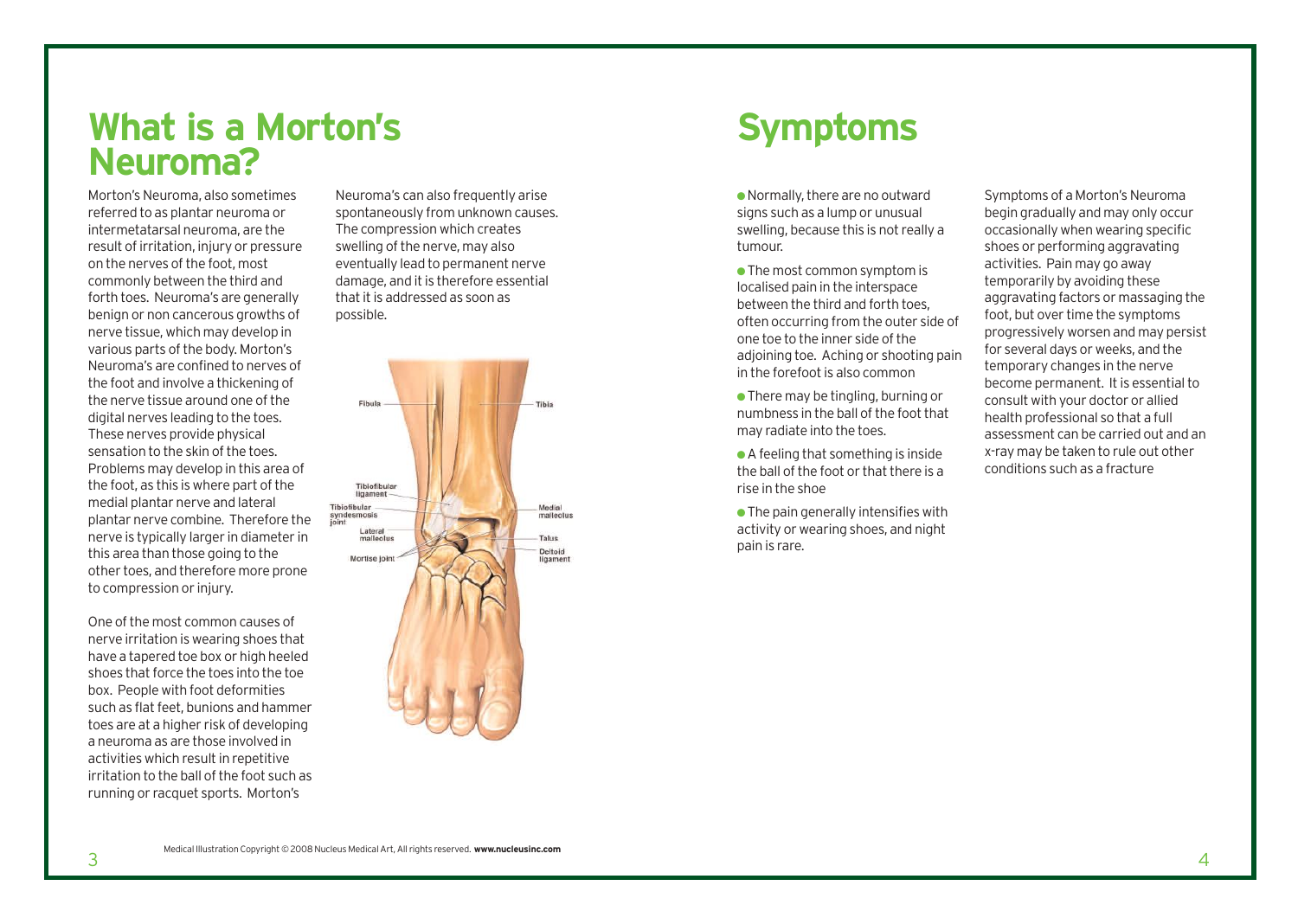### **What Treatment can I Receive?**

Treatment approaches for Morton's Neuroma vary depending on the severity of the condition, and most Doctors will recommend conservative approaches first. For mild to moderate cases of neuroma, treatment options include:

● **Padding:** Padding techniques provide support for the metatarsal arch, thereby lessening the pressure on the nerve and decreasing the compression when walking.

● **Icing:** Placing an icepack on the affected area helps reduce swelling. When using ice it is important not to place directly on the skin, but put in a thin cloth or towel to prevent a burn. Ice should be applied for 10-15 minutes at a time, and can be applied a few times a day, depending on the level of pain and inflammation.

**• Orthotic devices:** Individually made orthotic's can provide the support needed to reduce pressure and compression on the nerve.

● **Activity and shoe modifications:** Avoiding activities that put repetitive pressure on the neuroma is essential until the condition improves. Shoes should also be addressed, with narrow toed or high heeled shoes being avoided.

● **Medications:**Nonsteroidal antiinflammatory drugs (NSAID's), such as ibuprofen, can be obtained from your local pharmacy and can serve to reduce the inflammation. These medications should only be taken if you have no contraindications to their usage and if in doubt, it is essential that you consult with your GP before taking them.

If pain is persistent or severe, or there has been no improvement with conservative approaches, the following treatments may be needed:

● **Corticosteroid Injections:**A

corticosteroid injection in the area of the neuroma will reduce inflammation and may therefore reduce the pain. However overuse of corticosteroid injections can lead to a number of side effects and therefore only a limited number of injections will be given by your doctor.

● **Surgery:** Surgical removal of the growth may be necessary if other conservative treatments fail to provide symptomatic relief. Although surgery is usually highly successful, doctors often use it as a last resort as it involves the removal of both the neuroma and the nerve, which can lead to permanent numbness in the affected toes.

### **Exercises**

Limitation of activity, in particular weight bearing repetitive loading activities of the foot, is advised in the early stages of the onset of symptoms to prevent further pain and inflammation. Once the symptoms are manageable, it is very important that return to activity is very gradual, with correct footwear modifications, to ensure that the nerve is not

irritated again. As soon as pain allows, a stretching and strengthening programme can also begin and can help to prevent future problems from occurring. It is important that you are aware that this is a general exercise programme for Morton's neuroma, which can be adjusted depending on advice that you have been given by your health professional on assessment.

### **STRETCHES**

● Perform each exercise **2-3 times**, holding the stretch for **30 seconds**.

 $\bullet$  There should not be any pain when performing a stretch and you should just feel a comfortable pull.



**CALF STRETCH** 

**bounce**.

Keeping back leg straight, with heel on floor and turned slightly outward, lean into wall until a stretch is felt in calf.

● Hold a steady stretch, **do not**



#### **SOLEUS STRETCH**

Keep the back leg slightly bent, with the heel on the floor and pointing in a straight line to the wall. Lean into the wall until a stretch is felt in the lower calf.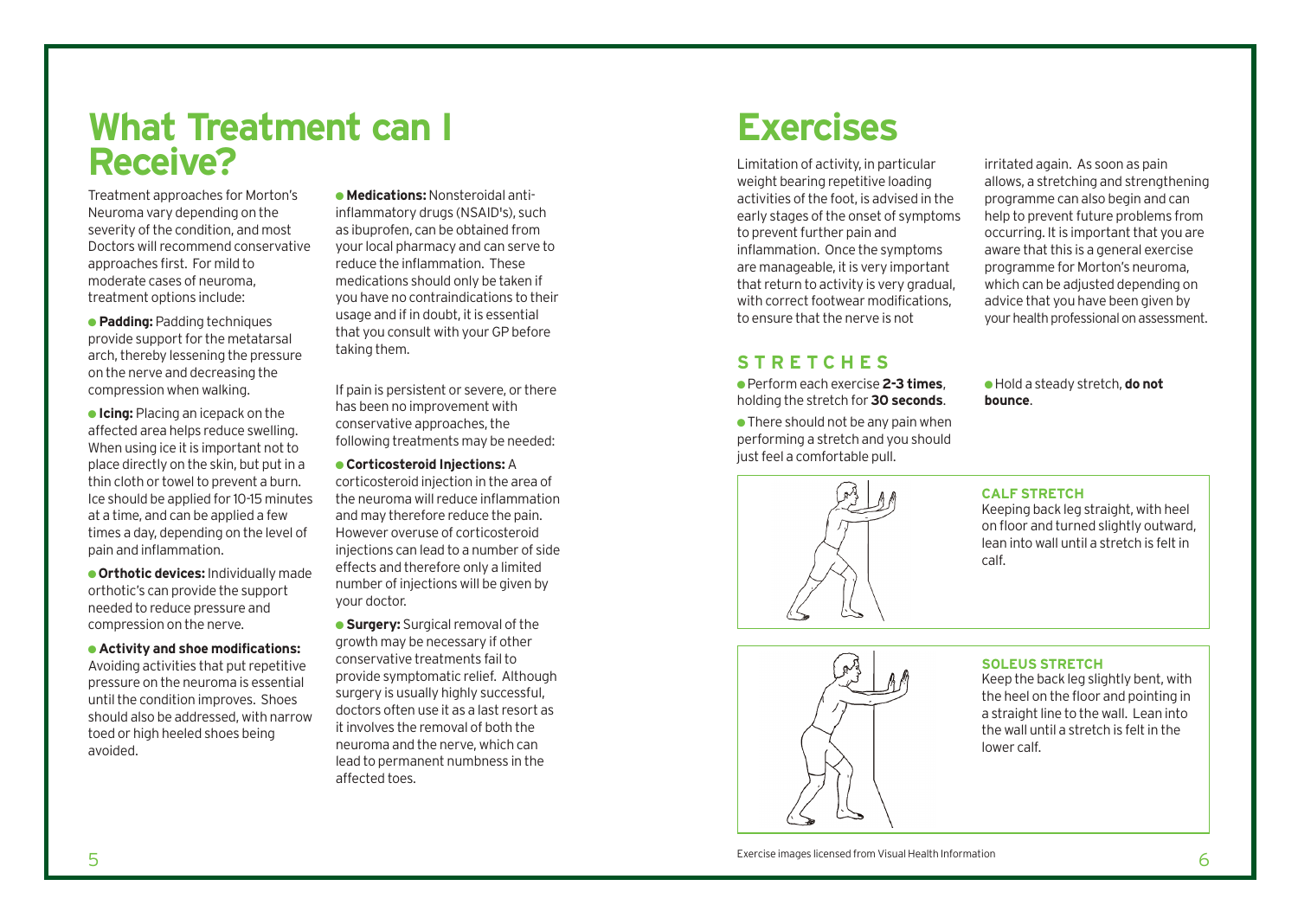### **Exercises** (continued)



#### **PLANTAR FASCIITIS STRETCH**

Stand with the ball of one foot on a stair. Slowly reach for the bottom of the step with your heel until a stretch is felt through the arch of



**TIBIALIS ANTERIOR STRETCH**  Lying on back with one leg straight, raise the bent knee towards you and hold behind your knee. Now slowly straighten your knee, and at the same time point your toes and rotate them inwards. You should feel a stretch down the front and side of your lower leg.



#### **TOE FLEXION/EXTENSION STRETCH**

Sitting on a chair and holding the heel of the affected foot with one hand to stabilise it in a neutral position. Now take your toes in the other hand and push them all down towards the floor. Now push your toes up towards the ceiling.

### **STRENGTHENING EXERCISES**

 $\bullet$  Follow the instructions within each exercise regarding sets and repetitions

●Always work in a pain free range of movement



Place 20 marbles on the floor. Pick up one at a time with your toes and put each marble in a bowl. This is recommended for people who have pain in the ball of the foot, hammer toes, or toe cramps



#### **TOE RAISES AND CURLS**

Sitting on a chair with your affected leg out in front of you. Bring your toes up towards the ceiling, hold for 5 seconds and now take them towards the floor i.e. curl them downwards and hold for 5 seconds. Repeat 5-10 times on each side



#### **ANKLE ALPHABET**

Using your ankle and foot, trace the letters of the alphabet. Perform the  $A$  to  $Z$ .